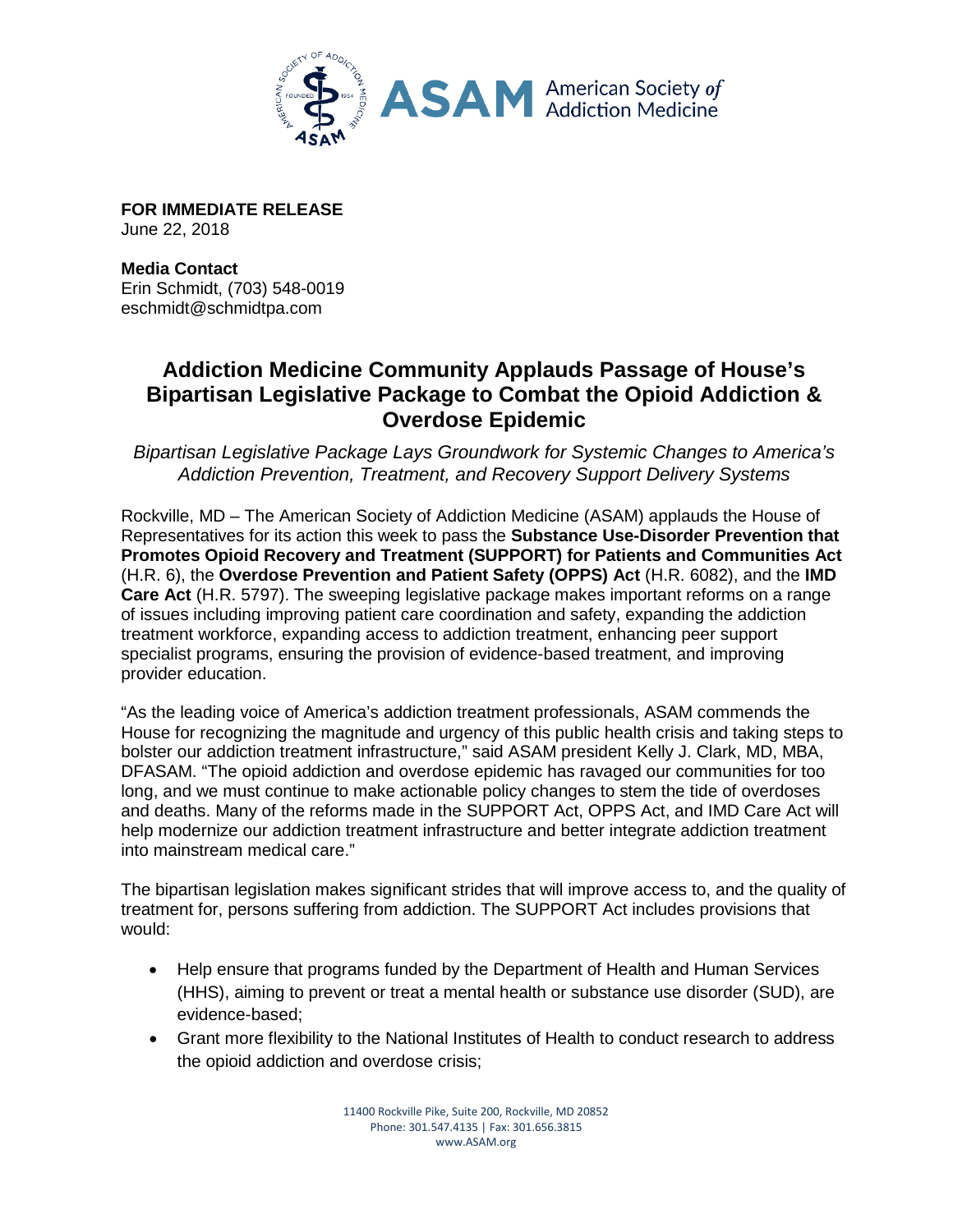- Require state Children's Health Insurance Programs (CHIP) to cover mental health benefits, including SUD services, for children and pregnant women;
- Clarify telemedicine waivers;
- Establish a federal loan repayment program that helps participants who pursue full-time substance use disorder treatment jobs in high-need geographic areas repay their student loans;
- Require the HHS Secretary to convene a stakeholder group to report on best practices related to health care related transitions for inmates of public institutions;
- Make permanent the authorization that allows qualifying nurse practitioners and qualifying physician assistants to treat patients with buprenorphine;
- Permit qualifying practitioners to treat up to 100 patients at a time with buprenorphine (in lieu of the initial 30 patient limit) if the qualifying practitioner is board-certified in addiction medicine or addiction psychiatry or provides medication for addiction treatment in a qualified practice setting;
- Permit qualifying certified registered nurse anesthetists, qualifying clinical nurse specialists, and qualifying certified nurse midwives to treat patients with buprenorphine for addiction involving opioid use for five years;
- Expand Medicare coverage for certain services provided in opioid treatment programs; and
- Require the HHS Secretary to conduct a four-year Medicare demonstration project to improve the treatment of addiction involving opioid use in office-based settings.

The OPPS Act makes targeted revisions to the 42 CFR Part 2 confidentiality law to improve care coordination, while maintaining important confidentiality protections for patients with substance use disorder.

Finally, the IMD Care Act expands residential treatment for opioid use disorder and cocaine use disorder. The legislation would allow states to use Medicaid funds for up to 30 days of treatment per service year provided in an Institute of Mental Disease (IMD) for a period of 5 years. To do so, a state would have to submit a plan amendment to the Centers for Medicare & Medicaid Services (CMS) with information about how the state will improve access to outpatient care and detail a process by which an individual would transition from an IMD to appropriate outpatient care. States would also have to include a description of appropriate clinical screenings of eligible individuals – including assessments to determine appropriate level of care and length of stay – based upon the *ASAM Criteria*.

"While it is imperative that we increase access to treatment and addiction medicine specialists, it is also important that patients and families demand high-quality treatment based on clinical outcomes evidence and research," said Dr. Clark.

In a [letter](https://www.medicaid.gov/federal-policy-guidance/downloads/smd17003.pdf) last year to state Medicaid Directors, the Centers for Medicare and Medicaid (CMS) provided detailed Section 1115 demonstration guidance to states regarding strategies to address the opioid epidemic, including milestones related to treatment assessments based on substance use disorder (SUD)-specific, multi-dimensional assessment tools, such as the *ASAM Criteria,* as well as the use of nationally-recognized, evidence-based SUD program standards to set residential treatment provider qualifications.